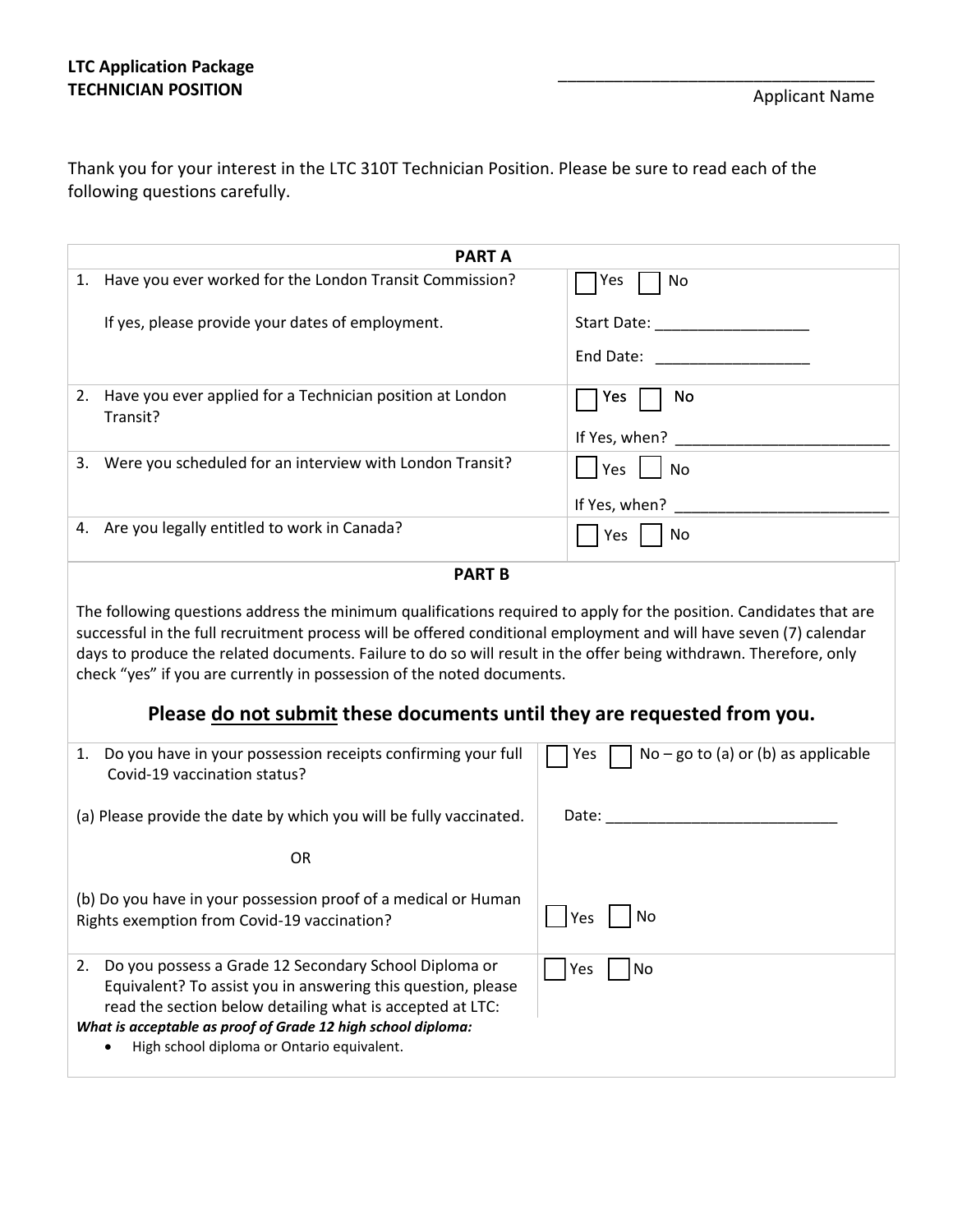## **LTC Application Package TECHNICIAN POSITION** *Applicant Name*

| Ontario Secondary School transcript which clearly states that an Ontario Secondary School diploma was awarded (prior |
|----------------------------------------------------------------------------------------------------------------------|
| to 1983/84, 27 credits were required and from 1984/85 onwards, 30 credits are required for graduation)               |

*What documents are acceptable as proof of equivalency to Grade 12?*

- High school equivalency Certificate issued by the Ministry of Education upon successful completion of the GED tests.
- Secondary School diploma or original transcripts
- ACE Certificate

## *What documents are acceptable as proof of an equivalency to Grade 12 if I was educated outside Canada?*

- World Education Services (WES) Credential Evaluation
- Comparative Education Service (CES)
- International Credential Assessment Services of Canada (ICAS)

## *What if I have a higher level of education above a Grade 12, what is acceptable proof?*

• Community College Diploma (minimum 2 years, full time program) from an accredited College or Canadian University Degree or original transcript indicating the level of education awarded at graduation

| 3. | Do you have a copy of your valid 310T?                                                                                                                                                                                                                                                                                                                                                                                      | No<br>Yes                                                                                                                                                  |
|----|-----------------------------------------------------------------------------------------------------------------------------------------------------------------------------------------------------------------------------------------------------------------------------------------------------------------------------------------------------------------------------------------------------------------------------|------------------------------------------------------------------------------------------------------------------------------------------------------------|
| 4. | Do you have a copy of your Ontario Class G driver's license in<br>good standing?                                                                                                                                                                                                                                                                                                                                            | <b>No</b><br>Yes                                                                                                                                           |
| 5. | Do you have a copy of your valid airbrake (Z) endorsement?<br>Proof required.                                                                                                                                                                                                                                                                                                                                               | No<br>Yes                                                                                                                                                  |
| 6. | If you answered "No" to the above, would you be<br>willing to obtain your Z endorsement prior to your first<br>day of employment (this would be at your own<br>expense).                                                                                                                                                                                                                                                    | No<br>Yes                                                                                                                                                  |
| 7. | Do you have in your possession a copy of your Criminal<br>Record Search (CPIC) from the municipality in which you<br>reside?                                                                                                                                                                                                                                                                                                | $No - go to (a)$<br>Yes<br>Date of your Criminal Record Check:                                                                                             |
|    | To process your application, your Criminal Record Search (or<br>proof of application for it) cannot be older than 14 days from<br>the date you complete this application. Example: for an LTC<br>Application Package submitted on January 14, you must<br>have proof of application or a completed Criminal Record<br>Search dated between January 1 to January 14; anything<br>outside of this time frame is not accepted. | (This is the date that you RECEIVED your<br>completed criminal record check, NOT the day<br>in which you applied for it)                                   |
|    | (a) Do you have in your possession proof of application for<br>your Criminal Record Check from the municipality in which<br>you reside?                                                                                                                                                                                                                                                                                     | No<br>Yes  <br>Date of your application for your Criminal<br>Record Check: 4/4/22<br>(This is the date that you APPLIED for your<br>criminal record check) |